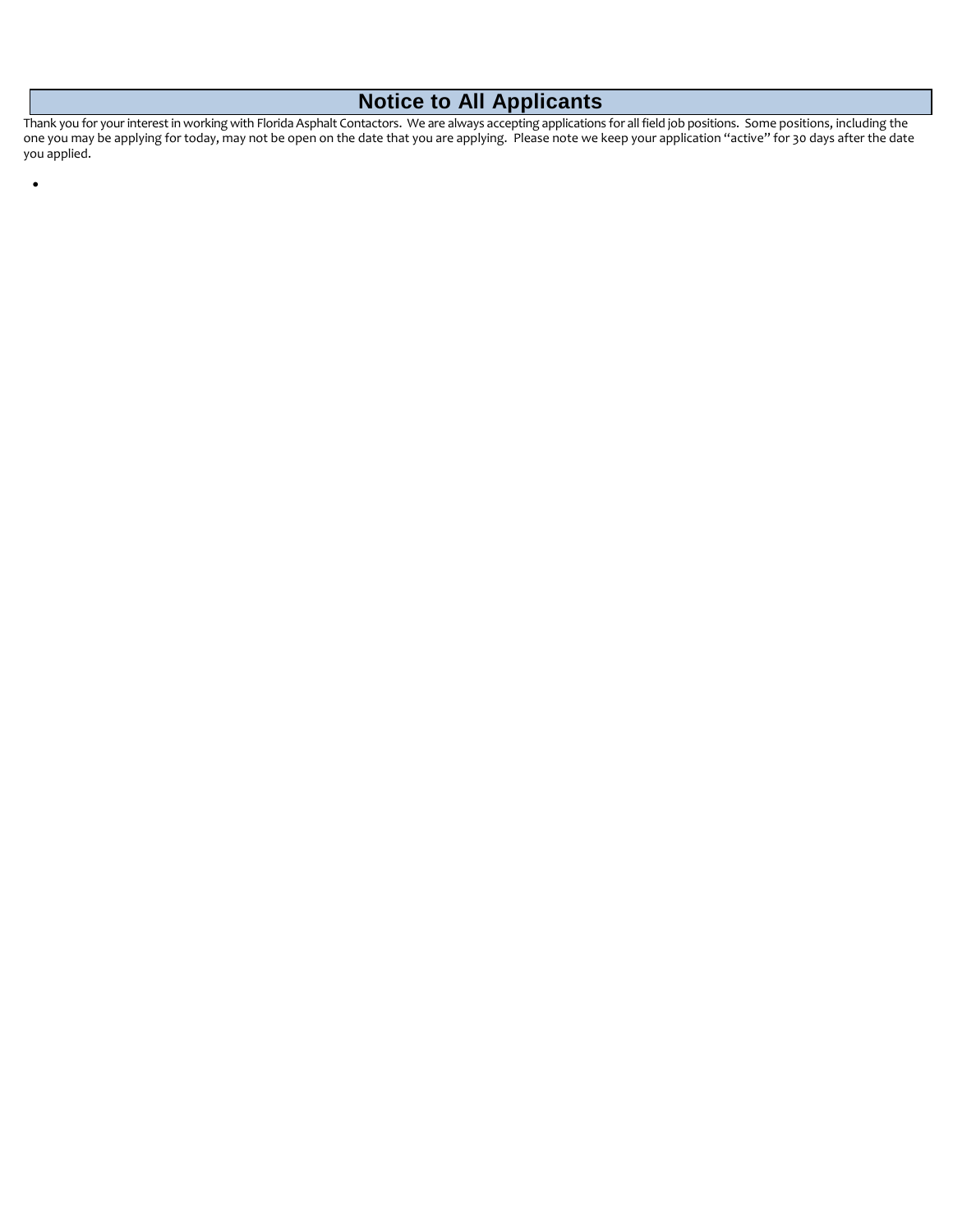|  | <b>FOR OFFICIAL USE ONLY</b> |  |
|--|------------------------------|--|
|  |                              |  |

Agency Authorized Signature Date

/ /



Tampa, FL 33619

## **APPLICATION FOR EMPLOYMENT**

FAC is an equal opportunity employer and does not discriminate against otherwise qualified applicants on the basis of race, color, creed, religion, ancestry, age, gender, marital status, national origin, disability, veteran status, or any other classification protected by federal, state, or local law. Further, Florida Asphalt provides reasonable accommodations as required by law. This application for employment will remain active for thirty (30) days only. Any applicant wishing to be considered for employment beyond thirty (30) days must reapply.

Florida Asphalt is a Drug Free workplace and it is a condition of employment with the Company to refrain from possessing, selling, soliciting, transferring, producing, distributing, dispensing, and/or using illicit drugs and the Company has implemented a drug-testing program to enforce this policy.

### **GENERAL INSTRUCTIONS FOR COMPLETION OF APPLICATION**

- Complete this application in its entirety.
- Type or print in ink.
- In accordance with s.119.071(5)(a)2, F.S., your Social Security Number may be collected for th purpose of assisting with pre-employmer eligibility screening and to process your application.
- Specify the position for which you are applying.
- Sign your name in the Certification Section. A information you submit is subject to verification.

### **PERSONAL INFORMATION**

| Position applied for:                                                    | Date of application:                                                                                                                                                        |
|--------------------------------------------------------------------------|-----------------------------------------------------------------------------------------------------------------------------------------------------------------------------|
| Hourly Wage or Salary Desired:\$                                         | Date available:                                                                                                                                                             |
| Referral Source: □ Walk-in<br>$\Box$ Advertisement<br>$\Box$ FAC website | $\Box$ Employee Referral (if so,<br>name of employee                                                                                                                        |
|                                                                          | $\Box$ Other (please specify): $\Box$                                                                                                                                       |
|                                                                          | If hired, would you be able to present evidence of your United States Citizenship, or<br>proof of your legal right to work in the United States? $\square$ Yes $\square$ No |
|                                                                          | (In compliance with federal law, all persons hired will be required to verify identity and                                                                                  |
| <i>verification form upon hire.</i> )                                    | eligibility to work in the United States and to complete the required employment eligibility                                                                                |

| Last Name                                                                | First Name          | Middle Initial     |
|--------------------------------------------------------------------------|---------------------|--------------------|
|                                                                          |                     |                    |
| <b>Street Address</b>                                                    |                     |                    |
|                                                                          |                     |                    |
| City                                                                     | Zip Code<br>State   |                    |
|                                                                          |                     |                    |
| Home Phone Number                                                        | Cell Phone Number   | Other Phone Number |
| What other names or aliases have you used or been known by:              |                     |                    |
| Primary Email Address: Secondary Email Address: Secondary Email Address: |                     |                    |
| Driver's License #                                                       |                     | State              |
| $\Box$ Yes<br>Endorsement:<br>$\Box$ No                                  | If yes, what class: |                    |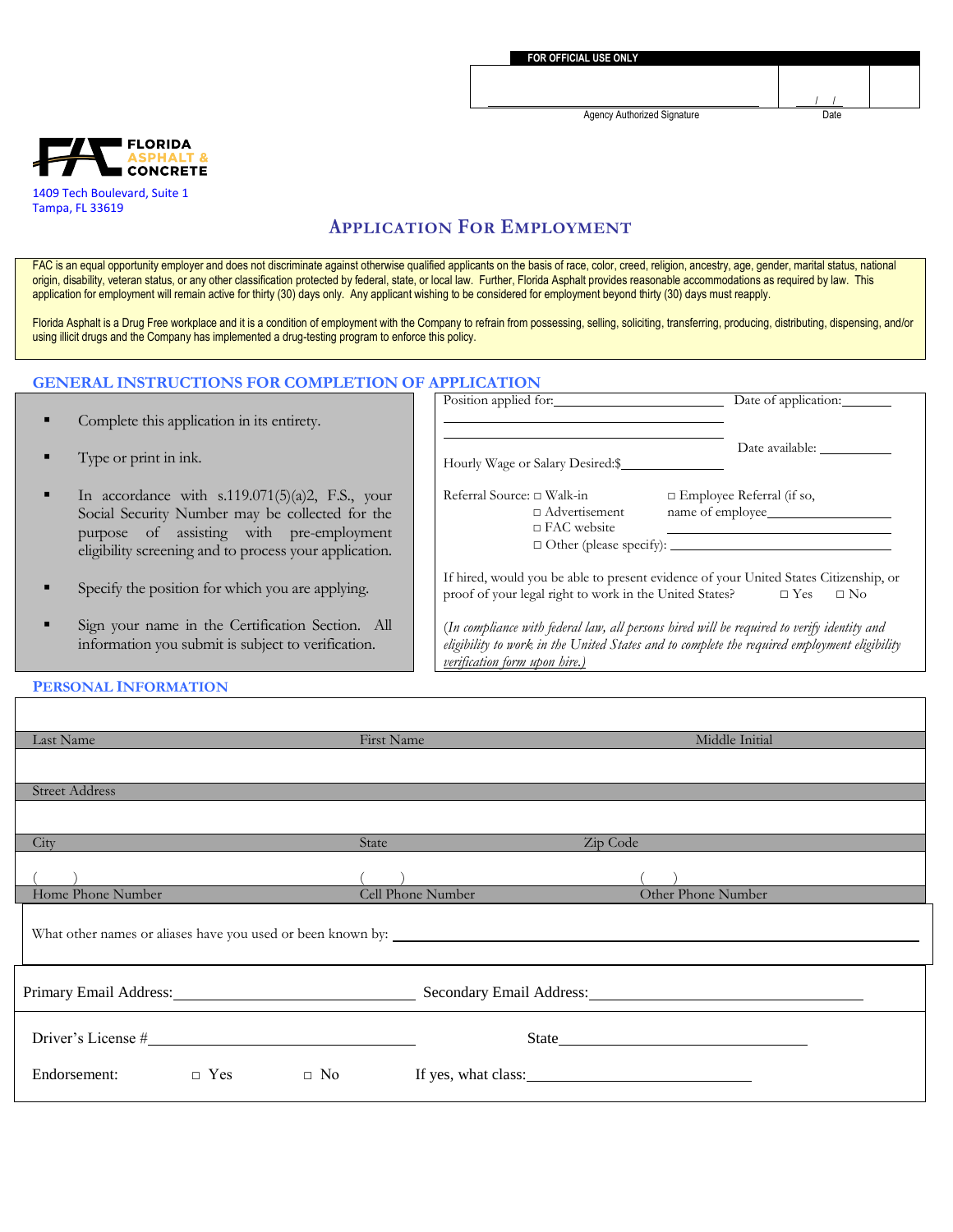# **GENERAL INFORMATION**

| Are you presently employed?                                                                                                   | $\Box$ Yes $\Box$ No | If yes, may we contact your present employer? $\Box$ Yes $\Box$ No                                                                                                                                                                                                                                                                                                                                                                                                                                                |
|-------------------------------------------------------------------------------------------------------------------------------|----------------------|-------------------------------------------------------------------------------------------------------------------------------------------------------------------------------------------------------------------------------------------------------------------------------------------------------------------------------------------------------------------------------------------------------------------------------------------------------------------------------------------------------------------|
| Have you ever been employed by this Company?                                                                                  | $\Box$ Yes $\Box$ No | If yes, please provide dates and position held:<br>Reason for leaving:                                                                                                                                                                                                                                                                                                                                                                                                                                            |
| Do you have any relatives or friends employed<br>by this Company?                                                             | $\Box$ Yes $\Box$ No | Names of relatives or friends employed by this Company:                                                                                                                                                                                                                                                                                                                                                                                                                                                           |
| Have you ever been involuntarily terminated or<br>asked to resign from any position of<br>employment?                         | $\Box$ Yes $\Box$ No | If yes, please provide name of employer, dates of employment and<br>describe circumstances:                                                                                                                                                                                                                                                                                                                                                                                                                       |
| Have you plead guilty or no contest, or been<br>found guilty of a felony or misdemeanor in any<br>court, domestic or foreign? | $\Box$ Yes $\Box$ No | If yes, please explain:                                                                                                                                                                                                                                                                                                                                                                                                                                                                                           |
|                                                                                                                               |                      | (Note: If "Yes," this information will not necessarily result in the denial of<br>employment. However, your misrepresentation or failure to list your criminal history<br>records will disqualify you from further consideration for employment and, if<br>employed, will result in termination of your employment. The circumstances, nature<br>and seriousness of the crime and date of conviction will be considered with other<br>relevant facts as part of an individualized assessment for each applicant.) |

# **EDUCATION**

|                                                                                                                                                                                                                                                                                                                                                              | Please indicate education or training which you believe qualifies you for the position you are seeking (transcripts may be required) |
|--------------------------------------------------------------------------------------------------------------------------------------------------------------------------------------------------------------------------------------------------------------------------------------------------------------------------------------------------------------|--------------------------------------------------------------------------------------------------------------------------------------|
| Circle the highest grade completed:                                                                                                                                                                                                                                                                                                                          | <b>OSHA Training:</b><br>$\Box$ Yes $\Box$ No                                                                                        |
| 10<br>$12 \t 13$<br>$16+$<br>14<br>15<br>11                                                                                                                                                                                                                                                                                                                  | List OSHA Training you have had in the last 4 years or attached a copy<br>of your OSHA card or certificate.                          |
| $\Box$ Yes $\Box$ No<br>Do you have a high school diploma?                                                                                                                                                                                                                                                                                                   |                                                                                                                                      |
| If yes, name/location of school:                                                                                                                                                                                                                                                                                                                             |                                                                                                                                      |
| Received:<br>$\Box$ Diploma<br>$\Box$ None                                                                                                                                                                                                                                                                                                                   |                                                                                                                                      |
| Did you earn a degree from college? $\Box$ Yes $\Box$ No                                                                                                                                                                                                                                                                                                     | Do you have a current CPR Card: $\Box$ Yes $\Box$ No                                                                                 |
| If yes, name of college(s) $\qquad \qquad$ $\qquad \qquad$ $\qquad \qquad$ $\qquad \qquad$ $\qquad \qquad$ $\qquad \qquad$ $\qquad \qquad$ $\qquad \qquad$ $\qquad \qquad$ $\qquad \qquad$ $\qquad$ $\qquad \qquad$ $\qquad \qquad$ $\qquad$ $\qquad$ $\qquad$ $\qquad$ $\qquad$ $\qquad$ $\qquad$ $\qquad$ $\qquad$ $\qquad$ $\qquad$ $\qquad$ $\qquad$ $\$ | If yes, issued by:                                                                                                                   |
|                                                                                                                                                                                                                                                                                                                                                              |                                                                                                                                      |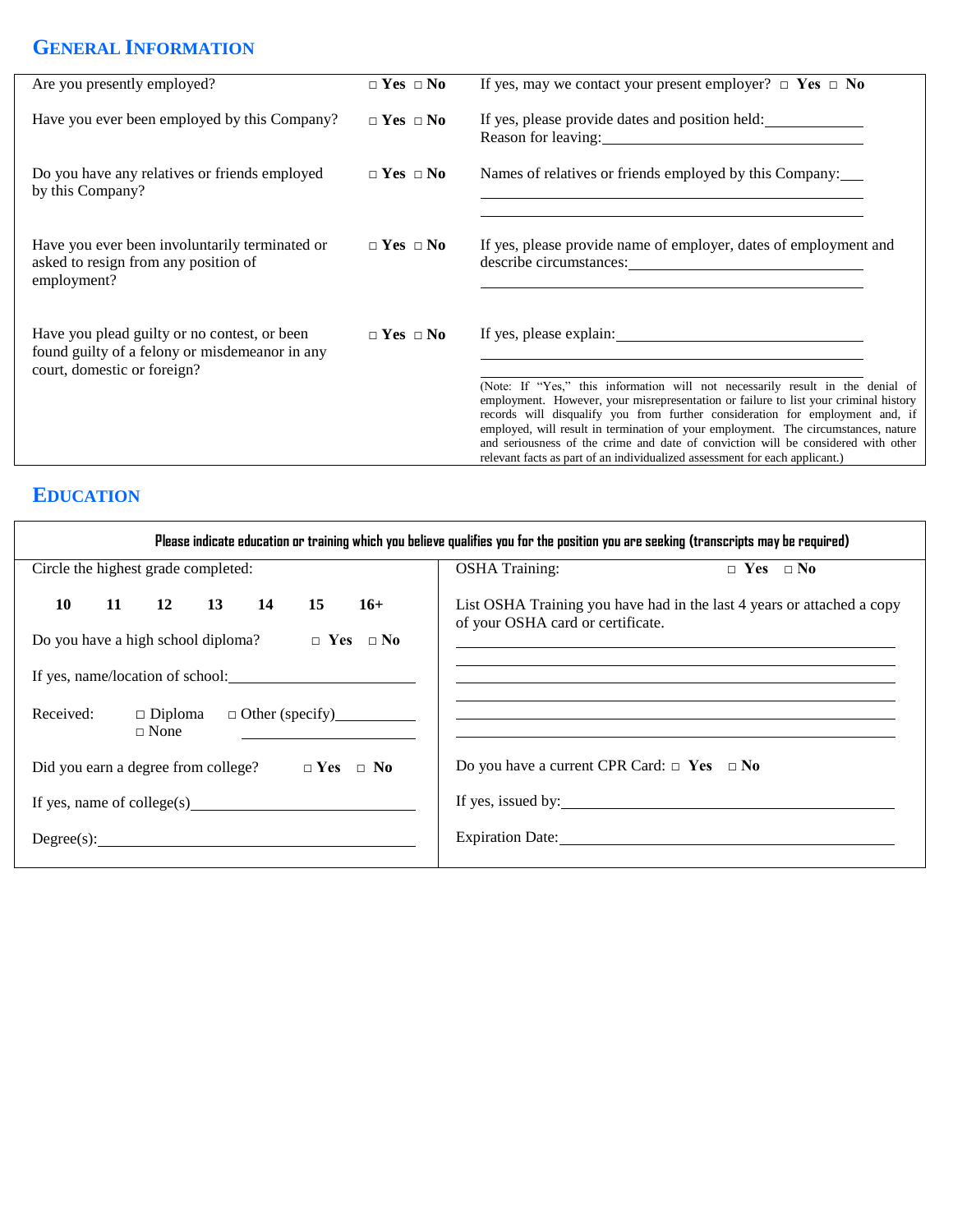# **EMPLOYMENT HISTORY**

|                                                                                                                                                                                                                                | Starting with your most recent/current employer, including military service and self-employment, please provide the following information:<br>(use additional sheet of paper if more space is necessary)                       |
|--------------------------------------------------------------------------------------------------------------------------------------------------------------------------------------------------------------------------------|--------------------------------------------------------------------------------------------------------------------------------------------------------------------------------------------------------------------------------|
|                                                                                                                                                                                                                                |                                                                                                                                                                                                                                |
| Company: Note and the company of the company of the company of the company of the company of the company of the company of the company of the company of the company of the company of the company of the company of the compa | Job Title:                                                                                                                                                                                                                     |
|                                                                                                                                                                                                                                | Dates Employed:<br>(Month/Year)                                                                                                                                                                                                |
| Supervisor's Name & Title:                                                                                                                                                                                                     | Starting Salary: Ending Salary: Ending Salary:                                                                                                                                                                                 |
| Telephone #: New York Changes and Telephone #:                                                                                                                                                                                 | Summarize type of work performed and job responsibilities:                                                                                                                                                                     |
| Reason for Leaving (Please select one):<br>$\Box$ Laid Off<br>$\Box$ Quit (reason)                                                                                                                                             |                                                                                                                                                                                                                                |
| Company: <u>company</u>                                                                                                                                                                                                        | Job Title: 2000 Contract 2000 Contract 2000 Contract 2000 Contract 2000 Contract 2000 Contract 2000 Contract 2000 Contract 2000 Contract 2000 Contract 2000 Contract 2000 Contract 2000 Contract 2000 Contract 2000 Contract 2 |
|                                                                                                                                                                                                                                | Dates Employed:<br>(Month/Year)                                                                                                                                                                                                |
| Supervisor's Name & Title: 1998                                                                                                                                                                                                | Starting Salary: Ending Salary: Ending Salary:                                                                                                                                                                                 |
| Telephone #: New York 2014                                                                                                                                                                                                     | Summarize type of work performed and job responsibilities:                                                                                                                                                                     |
| Reason for Leaving (Please select one):<br>$\Box$ Laid Off<br>$\Box$ Terminated (explain)<br>$\Box$<br>$\Box$ Quit (reason)<br>$\Box$ Other ( <i>explain</i> )                                                                 |                                                                                                                                                                                                                                |
| Company: Company:                                                                                                                                                                                                              | Job Title:<br><u> 1989 - John Stein, Amerikaansk politiker (</u> † 1920)                                                                                                                                                       |
|                                                                                                                                                                                                                                | Dates Employed:<br>(Month/Year)                                                                                                                                                                                                |
| Supervisor's Name & Title:                                                                                                                                                                                                     | Starting Salary: Ending Salary:                                                                                                                                                                                                |
|                                                                                                                                                                                                                                | Summarize type of work performed and job responsibilities:                                                                                                                                                                     |
| Reason for Leaving (Please select one):<br>$\Box$ Laid Off<br>$\Box$ Quit (reason)<br>$\Box$                                                                                                                                   |                                                                                                                                                                                                                                |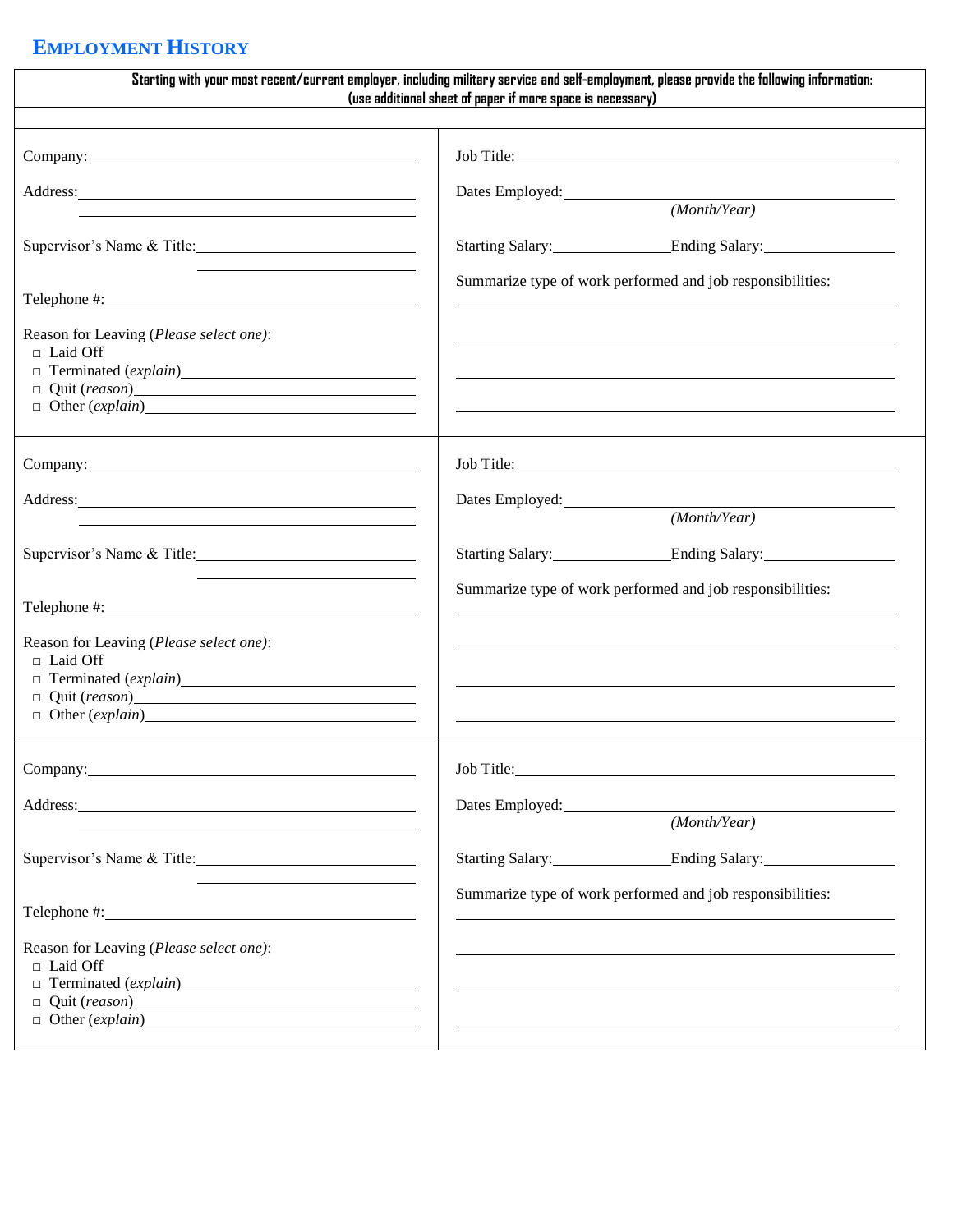# **APPLICANT POSITION QUESTIONNAIRE**

| Complete all sections as applicable to your experience |                                                      |                          |                                                      |
|--------------------------------------------------------|------------------------------------------------------|--------------------------|------------------------------------------------------|
| <b>CREW TYPE</b>                                       | <b>RELATED EXPERIENCE</b><br># YEARS AND/OR # MONTHS | <b>POSITION TYPE</b>     | <b>RELATED EXPERIENCE</b><br># YEARS AND/OR # MONTHS |
| <b>CONCRETE</b><br>$\mathbf{L}$                        |                                                      | <b>CONCRETE FINISHER</b> |                                                      |
| <b>EARTHWORKS/DIRT</b><br>$\Box$                       |                                                      | <b>DRIVER</b>            |                                                      |
| <b>FINE GRADE</b><br>П                                 |                                                      | <b>FOREMAN</b>           |                                                      |
| <b>ROAD BASE</b><br>$\perp$                            |                                                      | <b>HILLMAN</b>           |                                                      |
| <b>SERVICE/PUNCHOUT</b><br>$\Box$                      |                                                      | <b>LABORER</b>           |                                                      |
| <b>STABILIZATION</b><br>$\mathbf{L}$                   |                                                      | <b>PIPE LAYER</b>        |                                                      |
| <b>UTILITY/PIPE</b><br>$\Box$                          |                                                      | <b>SUPERINTENDENT</b>    |                                                      |
| ANY                                                    |                                                      | <b>TAILMAN</b>           |                                                      |
|                                                        |                                                      | <b>OTHER</b>             |                                                      |
|                                                        |                                                      |                          |                                                      |

### **FROM YOUR HIGHEST SKILL LEVEL TO YOUR LOWEST, LIST THE EQUIPMENT YOU HAVE EXPERIENCE OPERATING:**

| <b>EQUIPMENT</b> | <b>RELATED EXPERIENCE</b><br># YEARS AND/OR # MONTHS |  |
|------------------|------------------------------------------------------|--|
|                  |                                                      |  |
|                  |                                                      |  |
|                  |                                                      |  |
|                  |                                                      |  |
|                  |                                                      |  |
|                  |                                                      |  |

# **ADDITIONAL INFORMATION**

State any additional information you feel may be helpful to the Company in considering your application. This could include any professional certification, specialized training or courses you have completed that will aid in evaluating your qualifications for the position you are seeking.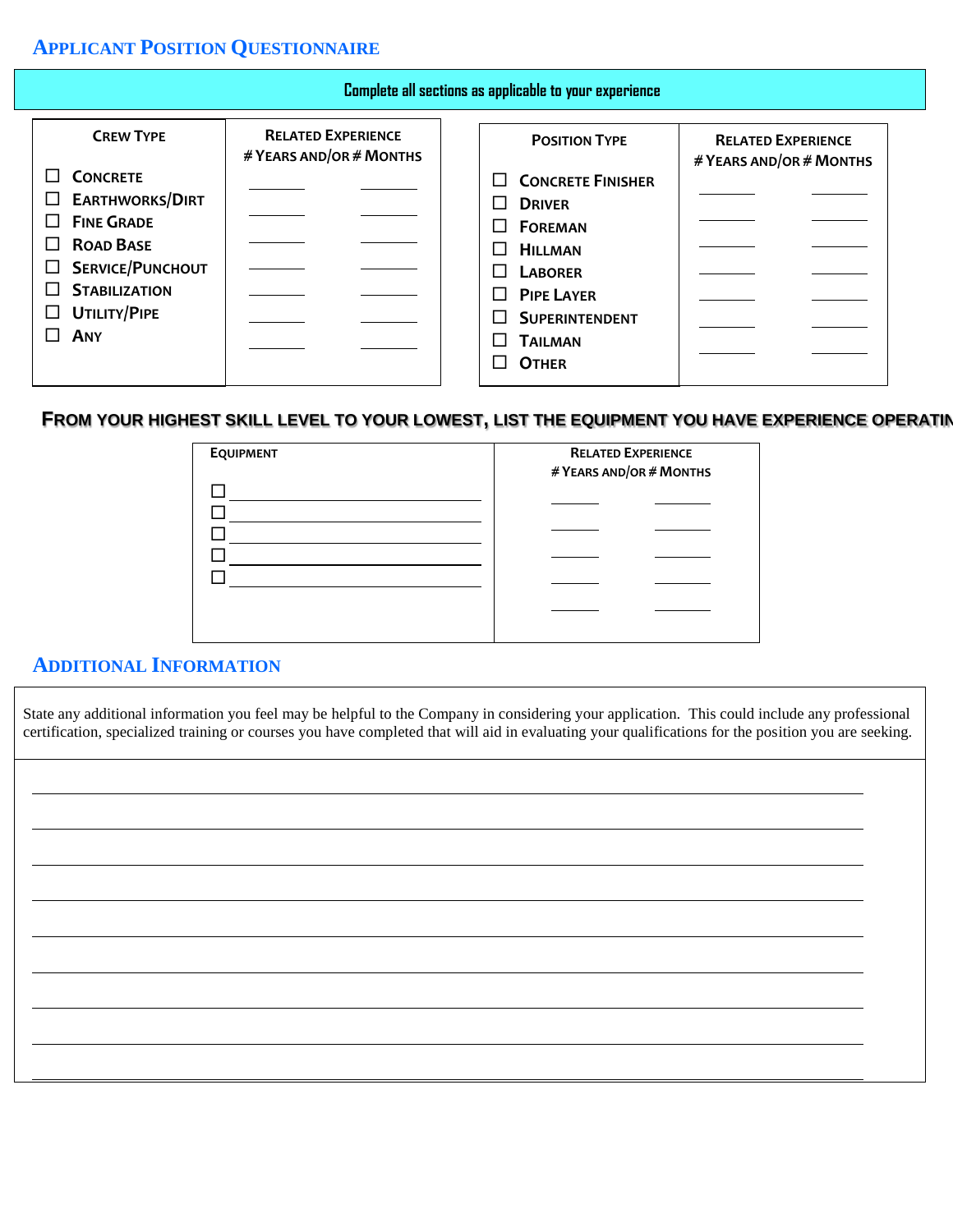## **REFERENCES**

| List name and telephone number of at least three business/work references who are not related to you and are familiar with your work. |                          |              |  |             |                |
|---------------------------------------------------------------------------------------------------------------------------------------|--------------------------|--------------|--|-------------|----------------|
| <b>Name</b>                                                                                                                           | <b>Position or Title</b> | Relationship |  | Telephone # | Years<br>Known |
|                                                                                                                                       |                          |              |  |             |                |
|                                                                                                                                       |                          |              |  |             |                |
|                                                                                                                                       |                          |              |  |             |                |
|                                                                                                                                       |                          |              |  |             |                |
|                                                                                                                                       |                          |              |  |             |                |

## FOR FAC USE ONLY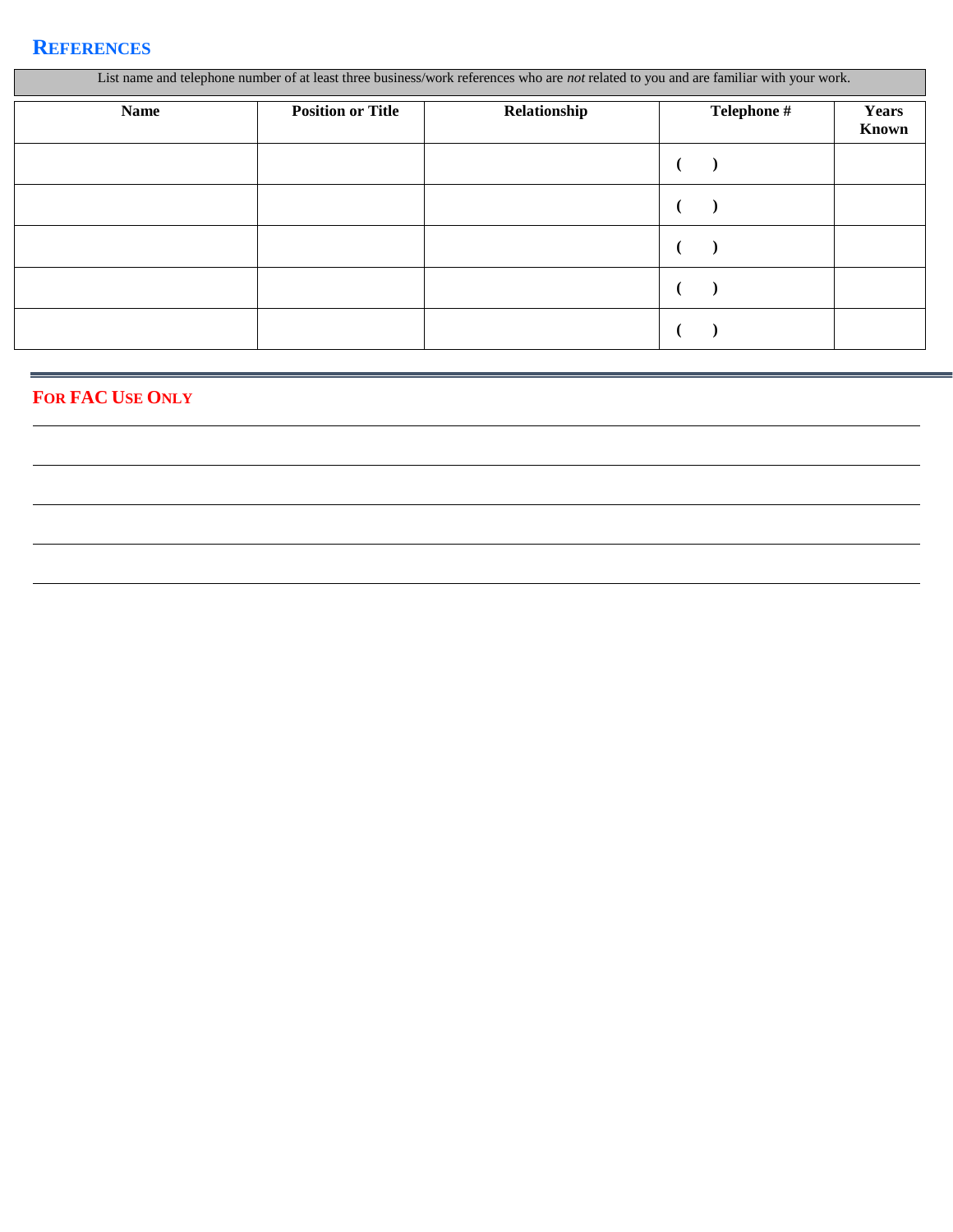## **APPLICANT'S CERTIFICATION AND AGREEMENT**

### **APPLICANT PLEASE READ BEFORE SIGNING**

### **I CERTIFY THAT THIS APPLICATION WAS COMPLETED BY ME AND THAT ALL ANSWERS ARE TRUE, ACCURATE AND COMPLETE. I UNDERSTAND THAT THE FALSIFICATION, MISREPRESENTATION OR OMISSION OF FACT ON THIS APPLICATION (OR ANY OTHER ACCOMPANYING OR REQUIRED DOCUMENTS) WILL BE CAUSE FOR DENIAL OF EMPLOYMENT OR IMMEDIATE TERMINATION OF EMPLOYMENT, REGARDLESS OF WHEN OR HOW DISCOVERED.**

I hereby certify that the facts set forth in the above employment application are true and complete to the best of my knowledge and authorize Ripa & Associates to verify their accuracy and to obtain reference information on my work performance. I hereby release RIPA & Associates from any/all liability of whatever kind and nature which, at any time, could result from obtaining and having an employment decision based on such information.

I understand, if hired, I will be placed in a probationary status. I further understand that if I am terminated for unsatisfactory work performance within this probationary period, the employer may seek to deny any unemployment benefits I might attempt to obtain as a result of my termination. I understand that, if employed, falsified statements of any kind or omissions of facts called for on this application shall be considered sufficient basis for dismissal. I further understand that my employment is "at-will" and either I or the Company may terminate this relationship any time, for any unlawful reason, with or without cause or notice.

I understand that if offered a position, I may be required to submit to a pre-employment medical examination and drug screening as a condition of employment. I understand that unsatisfactory results from, refusal to cooperate with, or any attempt to affect the results of these tests will result in withdrawal of any employment offer or termination of employment if already employed. I understand that a background check will be performed and agree to sign the required consent and authorization forms. This offer of employment is contingent and conditioned upon the satisfactory results of our drug screen and a positive background check. I hereby authorize any and all schools, former employers, references, courts and any others who have information about me to provide such information to Florida Asphalt. and/or any of its representatives, agents or vendors and I release all parties involved from any and all liability for any and all damage that may result from providing such information.

I understand that should an employment offer be extended to me and accepted that I will fully adhere to the policies, rules and regulations of employment of Florida Asphalt. However, I further understand that neither the policies, rules, regulations of employment, nor anything said during the interview process shall be deemed to constitute the terms of an implied employment contract. I understand that any employment offered is for an indefinite duration and at will and that either I or Florida Asphalt may terminate my employment at any time with or without notice or cause.